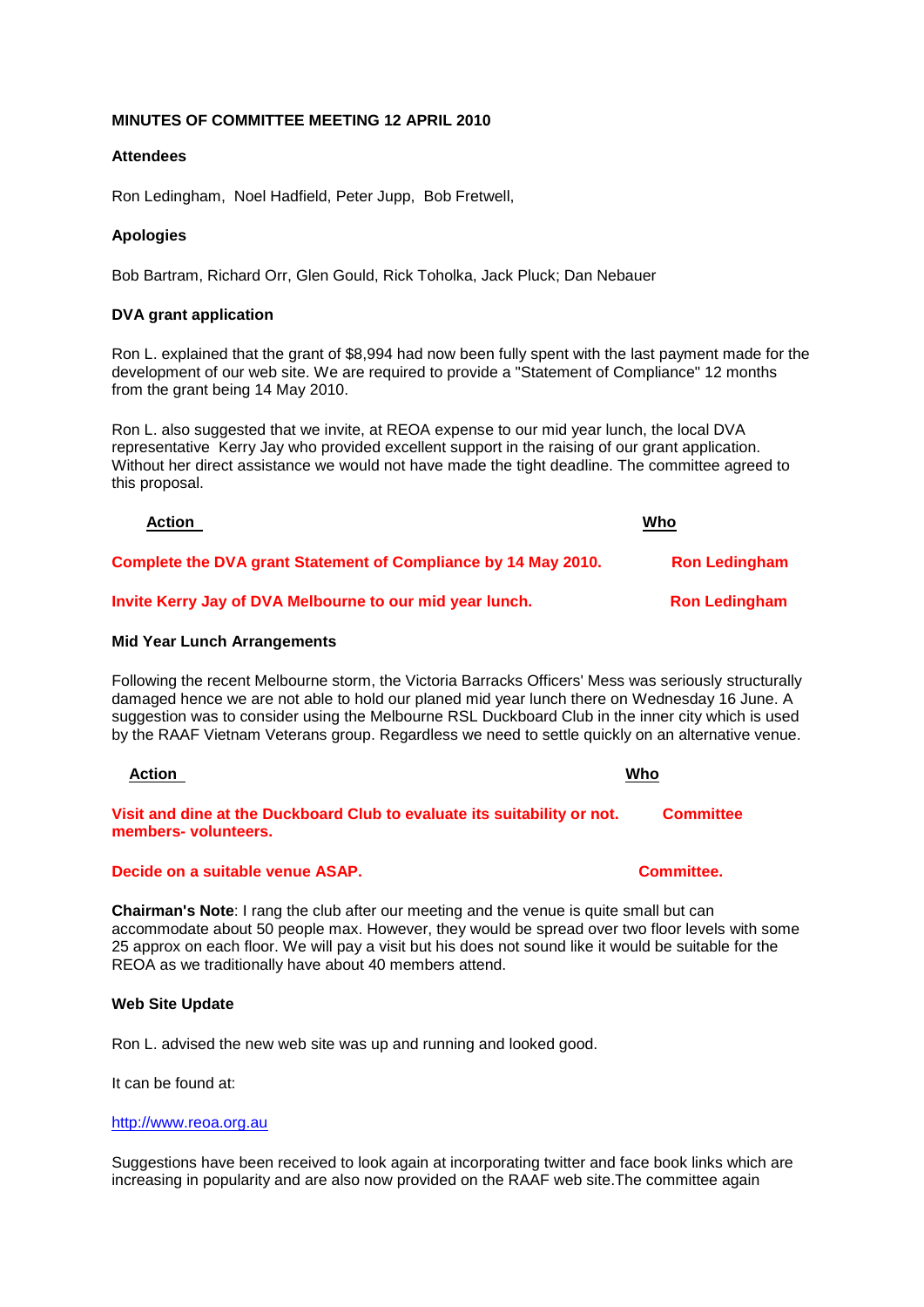considered that the REOA forum is too small in size and we do not have the ability or see the need to provide for a suitable screening capability which would be necessary to proof the material posted.

# **Correspondence In/Out**

Noel Hadfield advised that there was no new correspondence which required the attention of the committee.

# **REOA Financials**

Our treasurer, Richard Orr was not able to attend but after payment of the grant monies we are still very much in the black.

**Provide REOA account summary.** The contract of the Richard Orr **Richard Orr** 

**Other Business**

#### **1. Temora visit and another DVA grant application**

General discussion with comments that we need to canvas level of interest for a field visits in 2010 including, return to Wagga, Temora visit, visit to Point Cook to inspect the box kite project with Ron Gretton.

The committee also agreed that we will attempt another grant in 2010 most likely for a bus trip to Temora and Wagga to the flying displays and museums subject to sufficient member interest.

Following is a link to the Temora facility if you wish to check it out.

<http://www.aviationmuseum.com.au/museum/>

# **Action Who**

**Canvas interest in a field visit to Temora via the REOA email account DL. Noel Hadfield**

**Consider DVA grant based on adequate interest for a field trip. Ron Ledingham** 

# **2. Additional Plastic Name holders**

Noel Hadfield raised the need for the REOA to purchase a number of plastic name holders prior to our mid year lunch. The committee agreed to this request with the REOA funds to be provided for this purpose.

#### **Action Who**

**Purchase a number of plastic name holders funded from REOA funds. Noel Hadfield with Richard Orr to provide funding.**

# **3. Golf Day**

Peter Jupp suggested we should canvas member interest in a local gold day at regular periods of time. The committee agreed.

**Action Who**